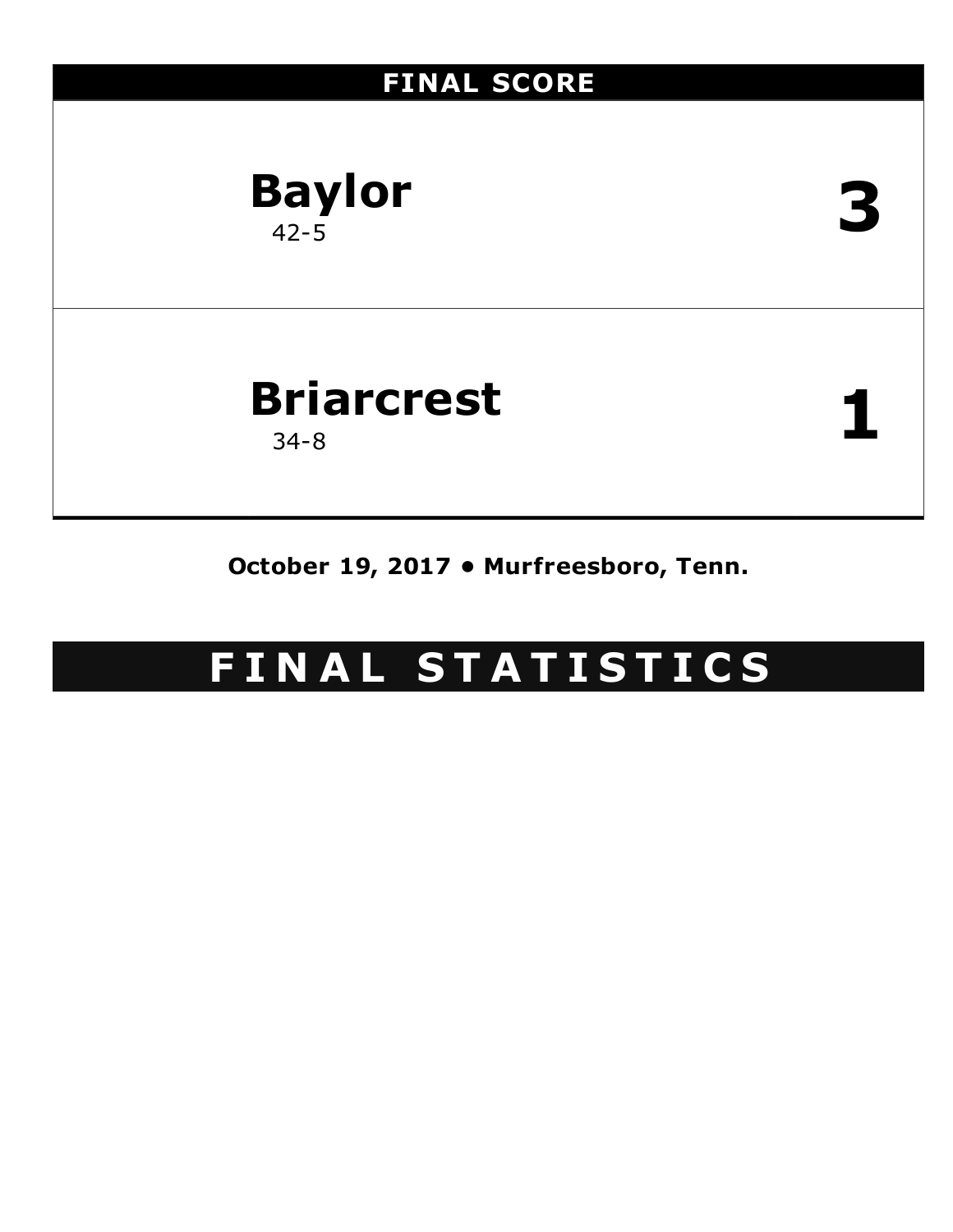# **Division II-AA Championship Official Volleyball Box Score (Final)**



# **Baylor vs Briarcrest (10/19/2017 at Murfreesboro, Tenn.)**

|    |                 |                |                 |    | Attack       |          |                | <b>Serve</b> |                |                |                 |          | <b>Block</b>  |              |            |            |
|----|-----------------|----------------|-----------------|----|--------------|----------|----------------|--------------|----------------|----------------|-----------------|----------|---------------|--------------|------------|------------|
| ## | <b>Baylor</b>   | s              | κ               | Е  | ΤA           | Pct      | Ast            | SΑ           | <b>SE</b>      | <b>RE</b>      | Dig             | BS       | BA            | BE           | <b>BHE</b> | <b>Pts</b> |
| 3  | Case, Elizabeth |                |                 |    | 2            | $-1.000$ |                | 3            | 0              |                | 11              | $\Omega$ | $\mathbf{0}$  | <sup>0</sup> |            | 3.0        |
| 9  | Sumida, Sarah   | 4              |                 |    | 22           | .273     | 39             |              |                | $\overline{0}$ | 17              | $\Omega$ | 2             | 0            | $\Omega$   | 9.0        |
| 10 | Barton, Hayden  |                | $\Omega$        |    |              | $-1.000$ |                |              |                |                | 4               | 0        | $\Omega$      | 0            | $\Omega$   | 0.0        |
| 11 | Ubamadu, Zoe    | 4              | 4               | Δ  | 16           | .000     |                | $\Omega$     | $\mathbf{0}$   | $\Omega$       | 3               | $\Omega$ | 3             | 0            | $\Omega$   | 5.5        |
| 12 | Craig, Ally     | 4              | 16              | 6  | 40           | .250     |                |              | $\overline{2}$ |                | 10              | 0        |               | 0            | $\Omega$   | 17.5       |
| 14 | Rogers, Denver  | 4              | 12              | 3  | 32           | .281     | $\overline{0}$ |              | 0              | 2 <sub>1</sub> | 10 <sub>1</sub> |          | $\mathcal{P}$ | 0            | $\Omega$   | 14.0       |
|    | Barker, Sarah   |                | 5               | 3  | 10           | .200     |                |              | $\Omega$       | $\Omega$       |                 | 0        | 3             | U            |            | 6.5        |
| 5  | Tindall, Maddy  |                | $\Omega$        |    | $\mathbf{0}$ | .000     | $\overline{0}$ |              |                | $\Omega$       | $\Omega$        | $\Omega$ | $\Omega$      | 0            | $\Omega$   | 1.0        |
| 13 | May, Laura Kate |                | $\Omega$        |    |              | .000     | 3 <sup>1</sup> |              |                | 0              | 6               | $\Omega$ | $\Omega$      | U            | $\Omega$   | 0.0        |
| 15 | Laurendine, A.  | $\overline{4}$ | 10 <sup>°</sup> |    | 18           | .500     | $\overline{0}$ | $\Omega$     | $\mathbf{0}$   | $\Omega$       |                 | $\Omega$ |               | $\Omega$     | $\Omega$   | 10.5       |
|    | Totals          |                | 54              | 21 | 142          | .232     | 47             | 6            | 6              | 5 <sub>1</sub> | 62              |          | 12            | 0            | 0          | 67.0       |

# **TOT AL TEAM BLOCKS: 7.0 SIDEOUT PCT: 58% POINT SCORING PCT: 50%**

| <b>Team Attack By Set</b> |    |   |              |      |                    |    |    |     |    |          |
|---------------------------|----|---|--------------|------|--------------------|----|----|-----|----|----------|
| Set                       |    |   | ТA           | Pct  | <b>GAME SCORES</b> |    |    |     |    | Records: |
|                           | 16 |   | $\sim$<br>ັບ | .351 |                    |    |    | , – |    |          |
| ົ<br>∼                    |    |   | 28           | .250 | Baylor (3)         | 25 | 25 |     | 26 | $42 - 5$ |
| J.<br>◡                   |    | 6 | 35           | .086 | Briarcrest (1)     | 20 |    | 25  | 24 | $34-8$   |
| 4                         | 18 |   | 42           | .238 |                    |    |    |     |    |          |

|                   |                   |   |          |               | Attack   |            |                | <b>Serve</b> |              |          |                 |             | <b>Block</b> |    |            |            |
|-------------------|-------------------|---|----------|---------------|----------|------------|----------------|--------------|--------------|----------|-----------------|-------------|--------------|----|------------|------------|
| ##                | <b>Briarcrest</b> | s | Κ        | Е             | TA       | <b>Pct</b> | Ast            | SA           | <b>SE</b>    | RE       | <b>Dig</b>      | BS          | BA           | BE | <b>BHE</b> | <b>Pts</b> |
|                   | Starr, Carsyn     |   | 14       |               | 31       | .226       |                | 0            |              |          | 11              | 0           | 4            |    |            | 16.0       |
| $\overline{7}$    | Chloe, Bryan      |   | 6        |               | 14       | .143       | 0              | $\Omega$     | $\mathbf{0}$ | $\Omega$ |                 |             | 5            |    | 0          | 9.5        |
| $12 \overline{ }$ | Wells, Alviah     |   | 17       | 8             | 48       | .188       | 0              |              | 2            | 0        | 9               | 0           | 3            |    | 0          | 19.5       |
| 18                | Stewart, Cade     |   | $\Omega$ |               | 11       | $-.182$    | 36             |              | 0            |          | 10 <sub>1</sub> | $\mathbf 0$ |              |    | 2          | 1.5        |
| 21                | Perkins, Emma     |   | ົ        | ົ             | 9        | .000       | 0              | 2            | $\Omega$     |          | 11              | $\Omega$    | 0            |    | 0          | 4.0        |
| 23                | Sullivan, Rachel  |   | 3        | $\Omega$      | 17       | .176       |                | $\Omega$     | 0            | 0        |                 | $\Omega$    | $\Omega$     |    | $\Omega$   | 3.0        |
| 9                 | Cox, Sarah        |   | $\Omega$ |               | $\Omega$ | .000       |                |              | $\Omega$     |          |                 | 0           | 0            |    | 0          | 0.0        |
| 11                | Spiva, Madison    |   | 3        | $\mathcal{P}$ | 8        | .125       | 0              | $\Omega$     | $\Omega$     | $\Omega$ | $\overline{3}$  | $\Omega$    |              |    | $\Omega$   | 3.5        |
| 16                | Cox, Hannah       |   | c        |               | 3        | .667       | $\overline{2}$ |              |              |          | 19 <sub>1</sub> | $\Omega$    | 0            |    | 0          | 3.0        |
|                   | Totals            | 4 | 47       | 25            | 141      | .156       | 41             | 5            | 4            | ĥ.       | 65              |             | 14           | ົ  | 3          | 60.0       |

#### **TOT AL TEAM BLOCKS: 8.0 SIDEOUT PCT: 50% POINT SCORING PCT: 42%**

#### **Team Attack By Set**

| Set                     |    |   | ТA | Pct    |
|-------------------------|----|---|----|--------|
| $\overline{\mathbf{A}}$ | 14 | 6 | 42 | .190   |
| 2                       | 5  | 9 | 32 | $-125$ |
| 3                       | 18 | 5 | 34 | .382   |
| 4                       | 10 | 5 | 33 | .152   |

Site: Murphy Center (Murfreesboro, Tenn.)

Date:10/19/2017 - Attendance: 476 - Time: 1:48 Referees: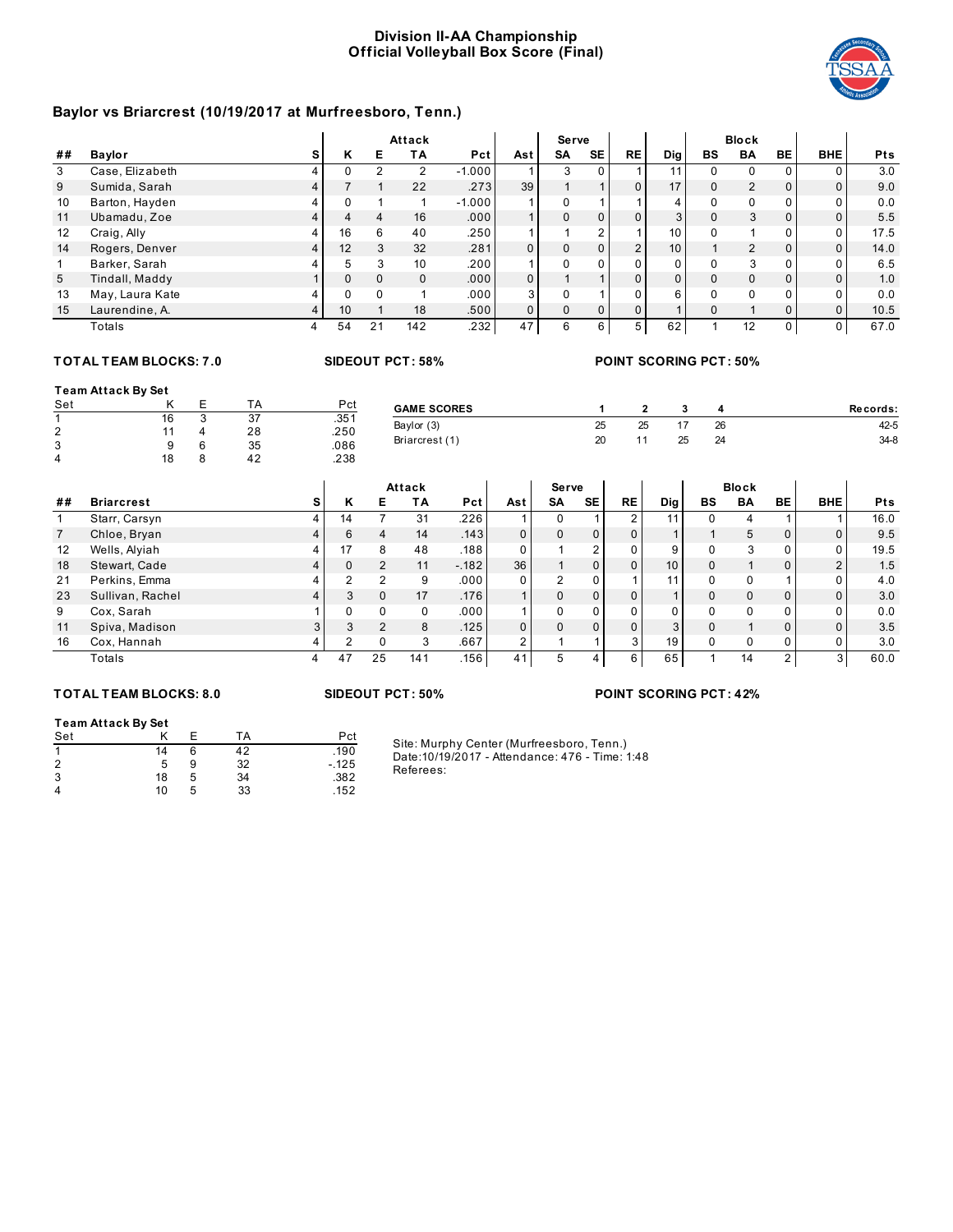### **Division II-AA Championship Play-by-Play Summary (1st set)**



| Score     | Plays: Set 1                                                                                                                           | <b>Serve</b>      | Point              |
|-----------|----------------------------------------------------------------------------------------------------------------------------------------|-------------------|--------------------|
|           | BAYLOR starters: Case, Elizabeth; Rogers, Denver; Ubamadu, Zoe; Sumida, Sarah; Craig, Ally; Barton, Hayden;<br>libero May, Laura Kate. |                   |                    |
|           | BRCREST starters: Stewart, Cade; Wells, Alyiah; Chloe, Bryan; Perkins, Emma; Starr, Carsyn; Sullivan, Rachel;<br>libero Cox, Hannah.   |                   |                    |
| $1 - 0$   | [Case, Elizabeth] Kill by Sumida, Sarah.                                                                                               | S:BAYLOR P:BAYLOR |                    |
| 2-0       | [Case, Elizabeth] Attack error by Wells, Alyiah.                                                                                       | S:BAYLOR P:BAYLOR |                    |
| $3-0$     | [Case, Elizabeth] Kill by Ubamadu, Zoe (from Sumida, Sarah).                                                                           | S:BAYLOR P:BAYLOR |                    |
| $4 - 0$   | [Case, Elizabeth] Attack error by Wells, Alyiah.                                                                                       | S:BAYLOR P:BAYLOR |                    |
| $5-0$     | [Case, Elizabeth] Service ace (Starr, Carsyn).                                                                                         |                   | S:BAYLOR P:BAYLOR  |
| 5-1       | [Case, Elizabeth] Attack error by Rogers, Denver.                                                                                      |                   | S:BAYLOR P:BRCREST |
| $5 - 2$   | [Stewart, Cade] Kill by Perkins, Emma (from Stewart, Cade).                                                                            |                   | S:BRCRESTP:BRCREST |
| $5 - 3$   | [Stewart, Cade] Service ace (Barton, Hayden).                                                                                          |                   | S:BRCRESTP:BRCREST |
| $6 - 3$   | [Stewart, Cade] Attack error by Chloe, Bryan (block by Ubamadu, Zoe; Rogers, Denver).                                                  |                   | S:BRCRESTP:BAYLOR  |
| 6-4       | [Rogers, Denver] Kill by Wells, Alyiah (from Stewart, Cade).                                                                           |                   | S:BAYLOR P:BRCREST |
| $7 - 4$   | [Wells, Alyiah] Service error.                                                                                                         |                   | S:BRCRESTP:BAYLOR  |
|           | BAYLOR subs: Barton, Hayden; Barker, Sarah.                                                                                            |                   |                    |
| $8 - 4$   | [May, Laura Kate] Kill by Rogers, Denver (from Sumida, Sarah).                                                                         |                   | S:BAYLOR P:BAYLOR  |
| 8-5       | [May, Laura Kate] Kill by Chloe, Bryan (from Stewart, Cade).                                                                           |                   | S:BAYLOR P:BRCREST |
| $9 - 5$   | [Cox, Hannah] Kill by Craig, Ally (from Sumida, Sarah).                                                                                |                   | S:BRCRESTP:BAYLOR  |
|           | BAYLOR subs: Laurendine, A.; Case, Elizabeth.                                                                                          |                   |                    |
| $9-6$     | [Sumida, Sarah] Kill by Starr, Carsyn (from Stewart, Cade).                                                                            |                   | S:BAYLOR P:BRCREST |
| 9-7       | [Perkins, Emma] Service ace (Rogers, Denver).                                                                                          |                   | S:BRCRESTP:BRCREST |
| $9 - 8$   | [Perkins, Emma] Kill by Starr, Carsyn.                                                                                                 |                   | S:BRCRESTP:BRCREST |
| $10 - 8$  | [Perkins, Emma] Kill by Craig, Ally (from Sumida, Sarah).                                                                              |                   | S:BRCRESTP:BAYLOR  |
| $11 - 8$  | [Craig, Ally] Kill by Rogers, Denver (from Sumida, Sarah).                                                                             |                   | S:BAYLOR P:BAYLOR  |
| $11 - 9$  | [Craig, Ally] Kill by Starr, Carsyn (from Stewart, Cade).                                                                              |                   | S:BAYLOR P:BRCREST |
| $11 - 10$ | [Starr, Carsyn] Kill by Wells, Alyiah.                                                                                                 |                   | S:BRCRESTP:BRCREST |
| $11 - 11$ | [Starr, Carsyn] Kill by Wells, Alyiah (from Stewart, Cade).                                                                            |                   | S:BRCRESTP:BRCREST |
| $12 - 11$ | [Starr, Carsyn] Kill by Rogers, Denver (from Sumida, Sarah).                                                                           |                   | S:BRCRESTP:BAYLOR  |
|           | BAYLOR subs: Barton, Hayden; Barker, Sarah.                                                                                            |                   |                    |
| $13 - 11$ | [Barton, Hayden] Attack error by Wells, Alyiah.                                                                                        |                   | S:BAYLOR P:BAYLOR  |
| $13 - 12$ | [Barton, Hayden] Kill by Starr, Carsyn (from Stewart, Cade).                                                                           |                   | S:BAYLOR P:BRCREST |
| $14 - 12$ | [Sullivan, Rachel] Kill by Laurendine, A. (from Sumida, Sarah).                                                                        | S:BRCRESTP:BAYLOR |                    |
|           | BAYLOR subs: Case, Elizabeth; Laurendine, A                                                                                            |                   |                    |
| 15-12     | [Case, Elizabeth] Kill by Ubamadu, Zoe (from Sumida, Sarah).                                                                           | S:BAYLOR P:BAYLOR |                    |
| $16 - 12$ | [Case, Elizabeth] Attack error by Starr, Carsyn.                                                                                       | S:BAYLOR P:BAYLOR |                    |
|           | Timeout Briarcrest.                                                                                                                    | S:BAYLOR          |                    |
| $16 - 13$ | [Case, Elizabeth] Kill by Wells, Alyiah (from Stewart, Cade).                                                                          |                   | S:BAYLOR P:BRCREST |
| $16 - 14$ | [Stewart, Cade] Kill by Wells, Alyiah (from Stewart, Cade).                                                                            |                   | S:BRCRESTP:BRCREST |
| $17 - 14$ | [Stewart, Cade] Kill by Rogers, Denver (from Sumida, Sarah).                                                                           |                   | S:BRCRESTP:BAYLOR  |
| $18 - 14$ | [Rogers, Denver] Kill by Craig, Ally.                                                                                                  | S:BAYLOR P:BAYLOR |                    |
| 19-14     | [Rogers, Denver] Kill by Craig, Ally (from Barton, Hayden).                                                                            |                   | S:BAYLOR P:BAYLOR  |
| $20 - 14$ | [Rogers, Denver] Bad set by Stewart, Cade.                                                                                             | S:BAYLOR P:BAYLOR |                    |
| $20 - 15$ | [Rogers, Denver] Kill by Chloe, Bryan.                                                                                                 |                   | S:BAYLOR P:BRCREST |
| $20 - 16$ | [Wells, Alyiah] Attack error by Ubamadu, Zoe (block by Chloe, Bryan).                                                                  |                   | S:BRCRESTP:BRCREST |
| $21 - 16$ | [Wells, Alyiah] Kill by Craig, Ally (from Sumida, Sarah).                                                                              | S:BRCRESTP:BAYLOR |                    |
|           | BAYLOR subs: Barker, Sarah; Barton, Hayden.                                                                                            |                   |                    |
| 22-16     | [May, Laura Kate] Attack error by Perkins, Emma.                                                                                       | S:BAYLOR P:BAYLOR |                    |
|           | <b>Timeout Briarcrest.</b>                                                                                                             | S:BAYLOR          |                    |
| $22 - 17$ | [May, Laura Kate] Kill by Perkins, Emma (from Stewart, Cade).                                                                          |                   | S:BAYLOR P:BRCREST |
| $22 - 18$ | [Cox, Hannah] Service ace (Rogers, Denver).                                                                                            |                   | S:BRCRESTP:BRCREST |
| $23 - 18$ | [Cox, Hannah] Kill by Barker, Sarah (from Sumida, Sarah).                                                                              | S:BRCRESTP:BAYLOR |                    |
|           | BAYLOR subs: Laurendine, A.; Case, Elizabeth.                                                                                          |                   |                    |
| $24 - 18$ | [Sumida, Sarah] Kill by Craig, Ally (from Sumida, Sarah).                                                                              | S:BAYLOR P:BAYLOR |                    |
| 24-19     | [Sumida, Sarah] Kill by Starr, Carsyn (from Stewart, Cade).                                                                            |                   | S:BAYLOR P:BRCREST |
| 24-20     | [Perkins, Emma] Attack error by Barker, Sarah.                                                                                         |                   | S:BRCRESTP:BRCREST |
| 25-20     | [Perkins, Emma] Kill by Barker, Sarah.                                                                                                 |                   | S:BRCRESTP:BAYLOR  |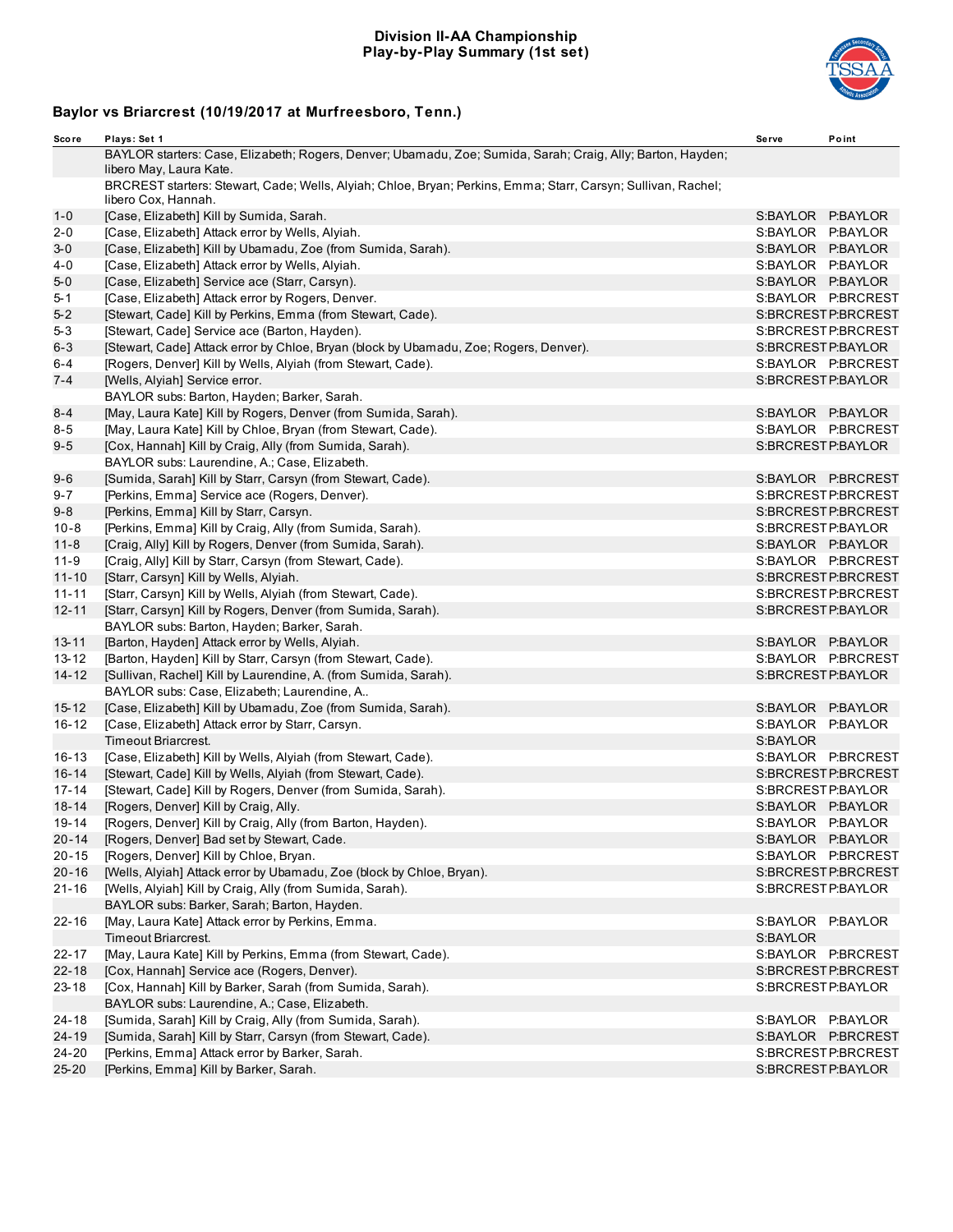## **Division II-AA Championship Play-by-Play Summary (2nd set)**



| Score     | Plays: Set 2                                                                                                                           | <b>Serve</b>      | Point              |
|-----------|----------------------------------------------------------------------------------------------------------------------------------------|-------------------|--------------------|
|           | BRCREST starters: Starr, Carsyn; Sullivan, Rachel; Chloe, Bryan; Perkins, Emma; Wells, Alyiah; Stewart, Cade;<br>libero Cox, Hannah.   |                   |                    |
|           | BAYLOR starters: Ubamadu, Zoe; Barton, Hayden; Craig, Ally; Sumida, Sarah; Case, Elizabeth; Rogers, Denver;<br>libero May, Laura Kate. |                   |                    |
| $1 - 0$   | [Stewart, Cade] Kill by Sumida, Sarah (from Craig, Ally), block error by Perkins, Emma.                                                | S:BRCRESTP:BAYLOR |                    |
|           | BAYLOR subs: Barker, Sarah; Barton, Hayden.                                                                                            |                   |                    |
| $2 - 0$   | [May, Laura Kate] Kill by Craig, Ally.                                                                                                 | S:BAYLOR P:BAYLOR |                    |
| $3 - 0$   | [May, Laura Kate] Attack error by Perkins, Emma (block by Barker, Sarah; Sumida, Sarah).                                               | S:BAYLOR P:BAYLOR |                    |
| $4 - 0$   | [May, Laura Kate] Kill by Craig, Ally (from Sumida, Sarah).                                                                            | S:BAYLOR P:BAYLOR |                    |
| 4-1       | [May, Laura Kate] Kill by Wells, Alyiah (from Stewart, Cade).                                                                          |                   | S:BAYLOR P:BRCREST |
| $5 - 1$   | [Wells, Alyiah] Ball handling error by Stewart, Cade.                                                                                  | S:BRCRESTP:BAYLOR |                    |
|           | BAYLOR subs: Laurendine, A.; Case, Elizabeth.                                                                                          |                   |                    |
|           | BRCREST subs: Spiva, Madison; Perkins, Emma.                                                                                           |                   |                    |
| $6 - 1$   | [Sumida, Sarah] Attack error by Chloe, Bryan.                                                                                          | S:BAYLOR P:BAYLOR |                    |
| $6 - 2$   | [Sumida, Sarah] Kill by Starr, Carsyn (from Stewart, Cade).                                                                            |                   | S:BAYLOR P:BRCREST |
| $7 - 2$   | [Cox, Hannah] Ball handling error by Starr, Carsyn.                                                                                    | S:BRCRESTP:BAYLOR |                    |
| $8 - 2$   | [Craig, Ally] Attack error by Wells, Alyiah.                                                                                           | S:BAYLOR P:BAYLOR |                    |
| 8-3       | [Craig, Ally] Service error.                                                                                                           |                   | S:BAYLOR P:BRCREST |
|           | BRCREST subs: Perkins, Emma; Spiva, Madison.                                                                                           |                   |                    |
| $9 - 3$   | [Perkins, Emma] Kill by Rogers, Denver (from Sumida, Sarah).                                                                           | S:BRCRESTP:BAYLOR |                    |
|           | BAYLOR subs: Barton, Hayden; Barker, Sarah.                                                                                            |                   |                    |
| $10 - 3$  | [Barton, Hayden] Attack error by Wells, Alyiah.                                                                                        | S:BAYLOR P:BAYLOR |                    |
| $10 - 4$  | [Barton, Hayden] Attack error by Rogers, Denver.                                                                                       |                   | S:BAYLOR P:BRCREST |
| $11 - 4$  | [Starr, Carsyn] Kill by Sumida, Sarah (from Ubamadu, Zoe).                                                                             | S:BRCRESTP:BAYLOR |                    |
|           | BAYLOR subs: Case, Elizabeth; Laurendine, A                                                                                            |                   |                    |
| $12 - 4$  | [Case, Elizabeth] Attack error by Stewart, Cade (block by Rogers, Denver).                                                             | S:BAYLOR P:BAYLOR |                    |
|           | <b>Timeout Briarcrest.</b>                                                                                                             | S:BAYLOR          |                    |
| $13 - 4$  | [Case, Elizabeth] Service ace (Cox, Hannah).                                                                                           | S:BAYLOR P:BAYLOR |                    |
| $13 - 5$  | [Case, Elizabeth] Kill by Wells, Alyiah (from Starr, Carsyn).                                                                          |                   | S:BAYLOR P:BRCREST |
| $13-6$    | [Sullivan, Rachel] Attack error by Rogers, Denver.                                                                                     |                   | S:BRCRESTP:BRCREST |
| $13 - 7$  | [Sullivan, Rachel] Attack error by Craig, Ally.                                                                                        |                   | S:BRCRESTP:BRCREST |
| $14 - 7$  | [Sullivan, Rachel] Kill by Rogers, Denver (from Sumida, Sarah).                                                                        | S:BRCRESTP:BAYLOR |                    |
| $15 - 7$  | [Rogers, Denver] Ball handling error by Stewart, Cade.                                                                                 | S:BAYLOR P:BAYLOR |                    |
| $16 - 7$  | [Rogers, Denver] Attack error by Wells, Alyiah.                                                                                        | S:BAYLOR P:BAYLOR |                    |
| $16 - 8$  | [Rogers, Denver] Kill by Chloe, Bryan (from Stewart, Cade).                                                                            |                   | S:BAYLOR P:BRCREST |
|           | BRCREST subs: Cox, Sarah; Stewart, Cade; Spiva, Madison; Perkins, Emma.                                                                |                   |                    |
| $17 - 8$  | [Cox, Sarah] Kill by Craig, Ally (from Sumida, Sarah).                                                                                 | S:BRCRESTP:BAYLOR |                    |
|           | BAYLOR subs: Barker, Sarah; Barton, Hayden.                                                                                            |                   |                    |
| $17-9$    | [May, Laura Kate] Attack error by Barker, Sarah.                                                                                       |                   | S:BAYLOR P:BRCREST |
| 18-9      | [Wells, Alyiah] Kill by Sumida, Sarah (from Barker, Sarah).                                                                            | S:BRCRESTP:BAYLOR |                    |
|           | BAYLOR subs: Laurendine, A.; Case, Elizabeth.                                                                                          |                   |                    |
| 19-9      | [Sumida, Sarah] Attack error by Starr, Carsyn.                                                                                         | S:BAYLOR P:BAYLOR |                    |
| $20 - 9$  | [Sumida, Sarah] Service ace (Starr, Carsyn).                                                                                           | S:BAYLOR P:BAYLOR |                    |
|           | <b>Timeout Briarcrest.</b>                                                                                                             | S:BAYLOR          |                    |
| $20 - 10$ | [Sumida, Sarah] Service error.                                                                                                         |                   | S:BAYLOR P:BRCREST |
| $21 - 10$ | [Cox, Hannah] Attack error by Spiva, Madison.                                                                                          | S:BRCRESTP:BAYLOR |                    |
| 22-10     | [Craig, Ally] Attack error by Starr, Carsyn (block by Barker, Sarah; Laurendine, A.).                                                  | S:BAYLOR P:BAYLOR |                    |
| $22 - 11$ | [Craig, Ally] Kill by Spiva, Madison (from Cox, Sarah).                                                                                |                   | S:BAYLOR P:BRCREST |
|           | BRCREST subs: Perkins, Emma; Spiva, Madison; Stewart, Cade; Cox, Sarah.                                                                |                   |                    |
| $23 - 11$ | [Perkins, Emma] Kill by Laurendine, A. (from May, Laura Kate).                                                                         | S:BRCRESTP:BAYLOR |                    |
|           | BAYLOR subs: Barton, Hayden; Barker, Sarah.                                                                                            |                   |                    |
| 24-11     | [Barton, Hayden] Kill by Laurendine, A. (from Sumida, Sarah).                                                                          | S:BAYLOR P:BAYLOR |                    |
| $25 - 11$ | [Barton, Hayden] Kill by Ubamadu, Zoe.                                                                                                 | S:BAYLOR P:BAYLOR |                    |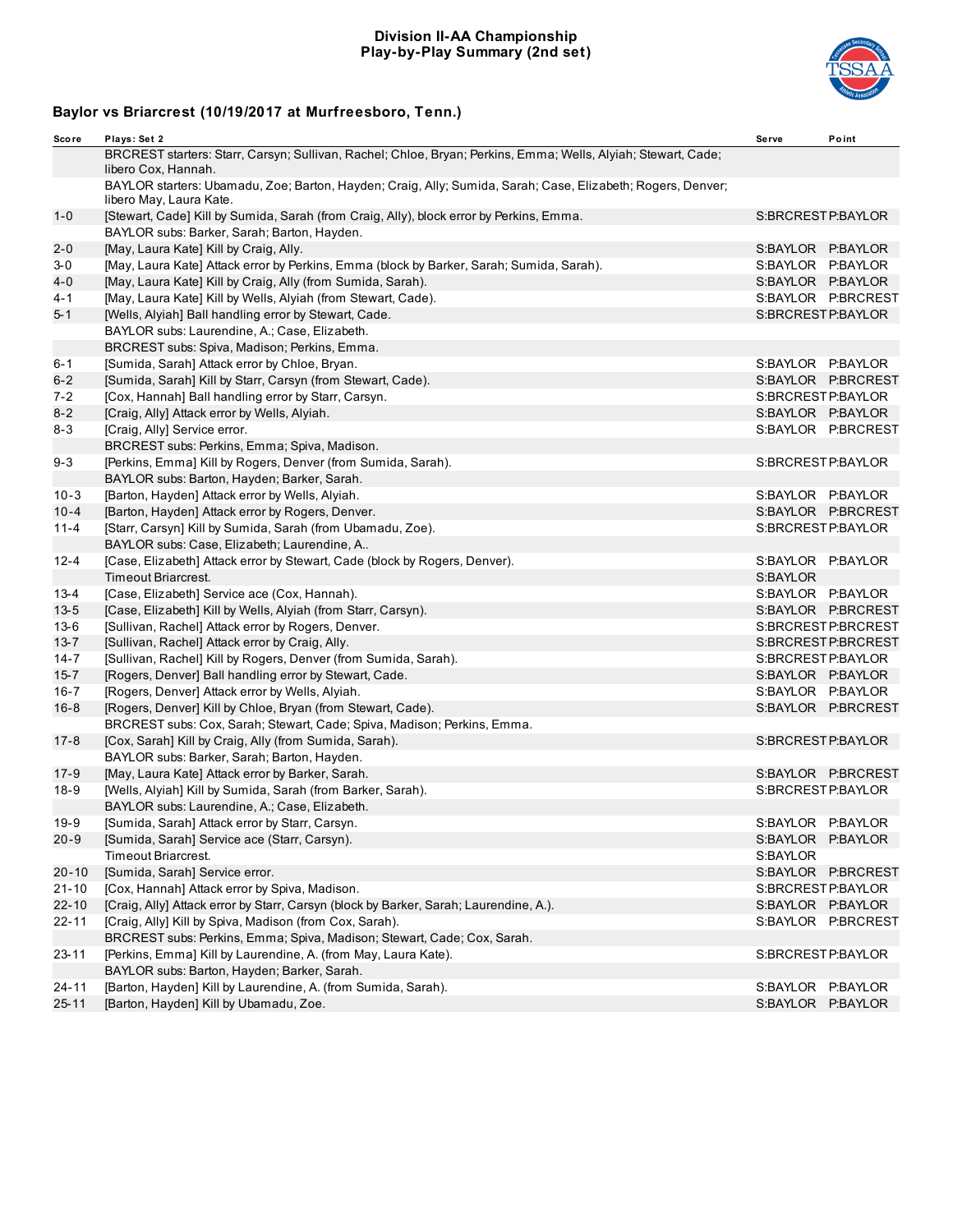## **Division II-AA Championship Play-by-Play Summary (3rd set)**



| Score     | Plays: Set 3                                                                                                                           | Serve     | Point              |
|-----------|----------------------------------------------------------------------------------------------------------------------------------------|-----------|--------------------|
|           | BAYLOR starters: Ubamadu, Zoe; Sumida, Sarah; Case, Elizabeth; Craig, Ally; Rogers, Denver; Barton, Hayden;<br>libero May, Laura Kate. |           |                    |
|           | BRCREST starters: Stewart, Cade; Starr, Carsyn; Sullivan, Rachel; Chloe, Bryan; Perkins, Emma; Wells, Alyiah;<br>libero Cox, Hannah.   |           |                    |
| $0 - 1$   | [Case, Elizabeth] Attack error by Case, Elizabeth.                                                                                     |           | S:BAYLOR P:BRCREST |
|           | BRCREST subs: Spiva, Madison; Perkins, Emma.                                                                                           |           |                    |
| $0 - 2$   | [Stewart, Cade] Kill by Starr, Carsyn (from Cox, Hannah).                                                                              |           | S:BRCRESTP:BRCREST |
| $1 - 2$   | [Stewart, Cade] Kill by Rogers, Denver (from Sumida, Sarah).                                                                           |           | S:BRCRESTP:BAYLOR  |
| $2 - 2$   | [Rogers, Denver] Attack error by Wells, Alyiah (block by Craig, Ally; Ubamadu, Zoe).                                                   |           | S:BAYLOR P:BAYLOR  |
| $3 - 2$   | [Rogers, Denver] Attack error by Chloe, Bryan.                                                                                         |           | S:BAYLOR P:BAYLOR  |
| $3 - 3$   | [Rogers, Denver] Kill by Wells, Alyiah (from Stewart, Cade).                                                                           |           | S:BAYLOR P:BRCREST |
| $3 - 4$   | [Wells, Alyiah] Attack error by Sumida, Sarah.                                                                                         |           | S:BRCRESTP:BRCREST |
| $3-5$     | [Wells, Alyiah] Attack error by Craig, Ally.                                                                                           |           | S:BRCRESTP:BRCREST |
| 3-6       | [Wells, Alyiah] Kill by Wells, Alyiah (from Stewart, Cade).                                                                            |           | S:BRCRESTP:BRCREST |
| $4 - 6$   | [Wells, Alyiah] Kill by Ubamadu, Zoe (from Sumida, Sarah).                                                                             |           | S:BRCRESTP:BAYLOR  |
|           | BAYLOR subs: Barker, Sarah; Barton, Hayden.                                                                                            |           |                    |
| 4-7       | [May, Laura Kate] Kill by Chloe, Bryan (from Stewart, Cade).                                                                           |           | S:BAYLOR P:BRCREST |
| 5-7       | [Cox, Hannah] Service error.                                                                                                           |           | S:BRCRESTP:BAYLOR  |
|           | BAYLOR subs: Laurendine, A.; Case, Elizabeth.                                                                                          |           |                    |
| $5 - 8$   | [Sumida, Sarah] Kill by Starr, Carsyn (from Stewart, Cade).                                                                            |           | S:BAYLOR P:BRCREST |
|           | BRCREST subs: Perkins, Emma; Spiva, Madison.                                                                                           |           |                    |
| 5-9       | [Perkins, Emma] Kill by Sullivan, Rachel (from Stewart, Cade).                                                                         |           | S:BRCRESTP:BRCREST |
|           | Timeout Baylor.                                                                                                                        | S:BRCREST |                    |
| 6-9       | [Perkins, Emma] Kill by Craig, Ally (from Sumida, Sarah).                                                                              |           | S:BRCRESTP:BAYLOR  |
| 7-9       | [Craig, Ally] Attack error by Stewart, Cade.                                                                                           |           | S:BAYLOR P:BAYLOR  |
| $7 - 10$  | [Craig, Ally] Kill by Sullivan, Rachel (from Stewart, Cade).                                                                           |           | S:BAYLOR P:BRCREST |
| $7 - 11$  | [Starr, Carsyn] Kill by Wells, Alyiah (from Stewart, Cade).                                                                            |           | S:BRCRESTP:BRCREST |
| $7 - 12$  | [Starr, Carsyn] Kill by Wells, Alyiah (from Stewart, Cade).                                                                            |           | S:BRCRESTP:BRCREST |
| $8 - 12$  | [Starr, Carsyn] Service error.                                                                                                         |           | S:BRCRESTP:BAYLOR  |
|           | BAYLOR subs: Barton, Hayden; Barker, Sarah.                                                                                            |           |                    |
| $8 - 13$  | [Barton, Hayden] Service error.                                                                                                        |           | S:BAYLOR P:BRCREST |
| $9 - 13$  | [Sullivan, Rachel] Kill by Laurendine, A. (from Sumida, Sarah).                                                                        |           | S:BRCRESTP:BAYLOR  |
|           | BAYLOR subs: Case, Elizabeth; Laurendine, A                                                                                            |           |                    |
| $10 - 13$ | [Case, Elizabeth] Service ace (Perkins, Emma).                                                                                         |           | S:BAYLOR P:BAYLOR  |
| $11 - 13$ | [Case, Elizabeth] Attack error by Wells, Alyiah.                                                                                       |           | S:BAYLOR P:BAYLOR  |
| $11 - 14$ | [Case, Elizabeth] Attack error by Ubamadu, Zoe (block by Chloe, Bryan; Wells, Alyiah).                                                 |           | S:BAYLOR P:BRCREST |
|           | BRCREST subs: Perkins, Emma; Spiva, Madison.                                                                                           |           |                    |
| $11 - 15$ | [Stewart, Cade] Kill by Chloe, Bryan (from Stewart, Cade).                                                                             |           | S:BRCRESTP:BRCREST |
| $11 - 16$ | [Stewart, Cade] Kill by Cox, Hannah.                                                                                                   |           | S:BRCRESTP:BRCREST |
| $12 - 16$ | [Stewart, Cade] Attack error by Starr, Carsyn.                                                                                         |           | S:BRCRESTP:BAYLOR  |
| $12 - 17$ | [Rogers, Denver] Kill by Wells, Alyiah (from Stewart, Cade).                                                                           |           | S:BAYLOR P:BRCREST |
| $12 - 18$ | [Wells, Alyiah] Attack error by Craig, Ally.                                                                                           |           | S:BRCRESTP:BRCREST |
| $13 - 18$ | [Wells, Alyiah] Kill by Rogers, Denver.                                                                                                |           | S:BRCRESTP:BAYLOR  |
|           | BAYLOR subs: Barker, Sarah; Barton, Hayden.                                                                                            |           |                    |
| $14 - 18$ | [May, Laura Kate] Kill by Sumida, Sarah.                                                                                               |           | S:BAYLOR P:BAYLOR  |
| $14 - 19$ | [May, Laura Kate] Kill by Starr, Carsyn (from Cox, Hannah).                                                                            |           | S:BAYLOR P.BRCREST |
| $14 - 20$ | [Cox, Hannah] Kill by Starr, Carsyn (from Stewart, Cade).                                                                              |           | S:BRCRESTP:BRCREST |
|           | Timeout Baylor.                                                                                                                        | S:BRCREST |                    |
| $15 - 20$ | [Cox, Hannah] Kill by Barker, Sarah (from Sumida, Sarah).<br>BAYLOR subs: Laurendine, A.; Case, Elizabeth.                             |           | S:BRCRESTP:BAYLOR  |
| $15 - 21$ | [Sumida, Sarah] Kill by Starr, Carsyn (from Stewart, Cade).                                                                            |           | S:BAYLOR P.BRCREST |
|           | BRCREST subs: Perkins, Emma; Spiva, Madison.                                                                                           |           |                    |
| $15 - 22$ | [Perkins, Emma] Attack error by Craig, Ally (block by Stewart, Cade; Starr, Carsyn).                                                   |           | S:BRCRESTP:BRCREST |
| $15 - 23$ | [Perkins, Emma] Kill by Cox, Hannah.                                                                                                   |           | S:BRCRESTP:BRCREST |
| $16 - 23$ | [Perkins, Emma] Kill by Barker, Sarah (from Sumida, Sarah).                                                                            |           | S:BRCRESTP:BAYLOR  |
| $16 - 24$ | [Craig, Ally] Kill by Starr, Carsyn.                                                                                                   |           | S:BAYLOR P.BRCREST |
| $17 - 24$ | [Starr, Carsyn] Kill by Laurendine, A. (from Sumida, Sarah).                                                                           |           | S:BRCRESTP:BAYLOR  |
|           | BAYLOR subs: Barton, Hayden; Barker, Sarah.                                                                                            |           |                    |
| 17-25     | [Barton, Hayden] Kill by Wells, Alyiah (from Stewart, Cade).                                                                           |           | S:BAYLOR P:BRCREST |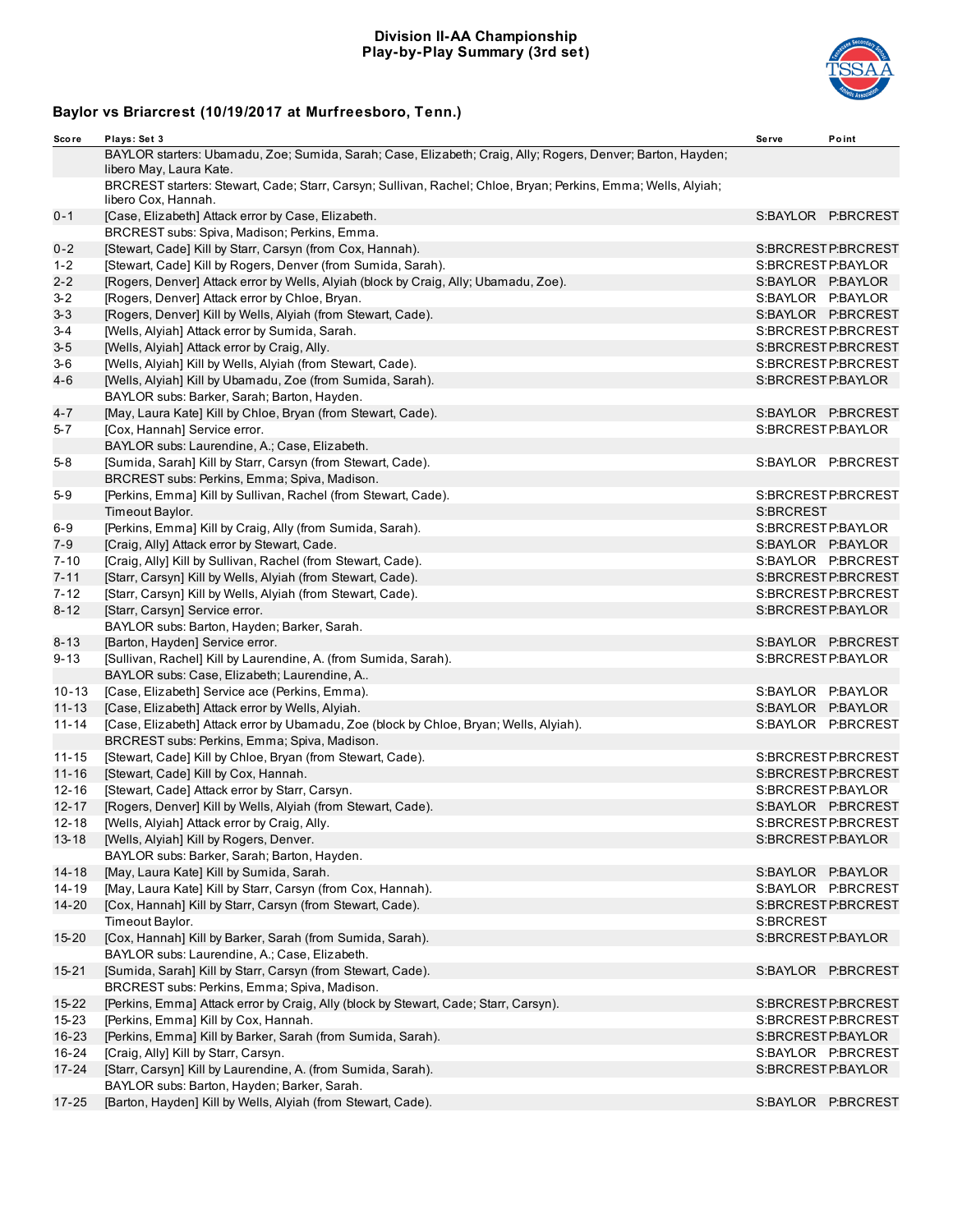## **Division II-AA Championship Play-by-Play Summary (4th set)**



| Score     | Plays: Set 4                                                                                                                           | <b>Serve</b> | Point              |
|-----------|----------------------------------------------------------------------------------------------------------------------------------------|--------------|--------------------|
|           | BAYLOR starters: Case, Elizabeth; Ubamadu, Zoe; Craig, Ally; Rogers, Denver; Barton, Hayden; Sumida, Sarah;<br>libero May, Laura Kate. |              |                    |
|           | BRCREST starters: Stewart, Cade; Spiva, Madison; Starr, Carsyn; Chloe, Bryan; Wells, Alyiah; Sullivan, Rachel;<br>libero Cox, Hannah.  |              |                    |
| $1 - 0$   | [Stewart, Cade] Kill by Craig, Ally (from Sumida, Sarah).                                                                              |              | S:BRCRESTP:BAYLOR  |
| $1 - 1$   | [May, Laura Kate] Service error.                                                                                                       |              | S:BAYLOR P:BRCREST |
| $1 - 2$   | [Wells, Alyiah] Attack error by Case, Elizabeth.                                                                                       |              | S:BRCRESTP:BRCREST |
| 1-3       | [Wells, Alyiah] Attack error by Barton, Hayden (block by Starr, Carsyn; Chloe, Bryan).                                                 |              | S:BRCRESTP:BRCREST |
| $1 - 4$   | [Wells, Alyiah] Attack error by Craig, Ally (block by Starr, Carsyn; Chloe, Bryan).                                                    |              | S:BRCRESTP:BRCREST |
| $1 - 5$   | [Wells, Alyiah] Kill by Spiva, Madison (from Stewart, Cade).                                                                           |              | S:BRCRESTP:BRCREST |
| $2 - 5$   | [Wells, Alyiah] Service error.                                                                                                         |              | S:BRCRESTP:BAYLOR  |
|           | BAYLOR subs: Barker, Sarah; Barton, Hayden.                                                                                            |              |                    |
|           | BAYLOR subs: Ubamadu, Zoe; Tindall, Maddy.                                                                                             |              |                    |
| 2-6       | [Tindall, Maddy] Kill by Starr, Carsyn (from Stewart, Cade).                                                                           |              | S:BAYLOR P:BRCREST |
|           | BAYLOR subs: Ubamadu, Zoe; Tindall, Maddy.                                                                                             |              |                    |
| 3-6       | [Cox, Hannah] Attack error by Starr, Carsyn.                                                                                           |              | S:BRCRESTP:BAYLOR  |
|           | BAYLOR subs: Laurendine, A.; Case, Elizabeth.                                                                                          |              |                    |
| 3-7       | [Sumida, Sarah] Kill by Wells, Alyiah (from Sullivan, Rachel).                                                                         |              | S:BAYLOR P:BRCREST |
|           | BRCREST subs: Perkins, Emma; Spiva, Madison.                                                                                           |              |                    |
| 3-8       | [Perkins, Emma] Service ace (Craig, Ally).                                                                                             |              | S:BRCRESTP:BRCREST |
| 4-8       | [Perkins, Emma] Kill by Craig, Ally (from Sumida, Sarah).                                                                              |              | S:BRCRESTP:BAYLOR  |
| 5-8       | [Craig, Ally] Kill by Laurendine, A. (from Sumida, Sarah).                                                                             |              | S:BAYLOR P:BAYLOR  |
| $5-9$     | [Craig, Ally] Service error.                                                                                                           |              | S:BAYLOR P.BRCREST |
| 6-9       | [Starr, Carsyn] Kill by Laurendine, A. (from Sumida, Sarah).                                                                           |              | S:BRCRESTP:BAYLOR  |
|           | BAYLOR subs: Barton, Hayden; Barker, Sarah.                                                                                            |              |                    |
| $6 - 10$  | [Barton, Hayden] Kill by Wells, Alyiah (from Stewart, Cade).                                                                           |              | S:BAYLOR P:BRCREST |
| $7 - 10$  | [Sullivan, Rachel] Kill by Laurendine, A. (from Sumida, Sarah).                                                                        |              | S:BRCRESTP:BAYLOR  |
|           | BAYLOR subs: Case, Elizabeth; Laurendine, A                                                                                            |              |                    |
| $8 - 10$  | [Case, Elizabeth] Attack error by Chloe, Bryan (block by Ubamadu, Zoe; Rogers, Denver).                                                |              | S:BAYLOR P:BAYLOR  |
| $9 - 10$  | [Case, Elizabeth] Kill by Rogers, Denver (from Sumida, Sarah).                                                                         |              | S:BAYLOR P:BAYLOR  |
| $9 - 11$  | [Case, Elizabeth] Attack error by Ubamadu, Zoe (block by Wells, Alyiah; Chloe, Bryan).                                                 |              | S:BAYLOR P:BRCREST |
|           | BRCREST subs: Spiva, Madison; Perkins, Emma.                                                                                           |              |                    |
| $9 - 12$  | [Stewart, Cade] Attack error by Ubamadu, Zoe.                                                                                          |              | S:BRCRESTP:BRCREST |
| $10 - 12$ | [Stewart, Cade] Kill by Rogers, Denver (from Sumida, Sarah).                                                                           |              | S:BRCRESTP:BAYLOR  |
| $11 - 12$ | [Rogers, Denver] Attack error by Spiva, Madison.                                                                                       |              | S:BAYLOR P:BAYLOR  |
| $11 - 13$ | [Rogers, Denver] Kill by Wells, Alyiah (from Stewart, Cade).                                                                           |              | S:BAYLOR P:BRCREST |
| $11 - 14$ | [Wells, Alyiah] Service ace (Case, Elizabeth).                                                                                         |              | S:BRCRESTP:BRCREST |
| $12 - 14$ | [Wells, Alyiah] Kill by Craig, Ally (from Sumida, Sarah).                                                                              |              | S:BRCRESTP:BAYLOR  |
|           | BAYLOR subs: Barker, Sarah; Barton, Hayden; Tindall, Maddy; Ubamadu, Zoe.                                                              |              |                    |
| 13-14     | [Tindall, Maddy] Service ace (Cox, Hannah).                                                                                            |              | S:BAYLOR P:BAYLOR  |
| $14 - 14$ | [Tindall, Maddy] Attack error by Starr, Carsyn (block by Barker, Sarah; Sumida, Sarah).                                                |              | S:BAYLOR P:BAYLOR  |
| $14 - 15$ | [Tindall, Maddy] Kill by Chloe, Bryan (from Stewart, Cade).                                                                            |              | S:BAYLOR P:BRCREST |
|           | BAYLOR subs: Ubamadu, Zoe; Tindall, Maddy.                                                                                             |              |                    |
| 14-16     | [Cox, Hannah] Attack error by Craig, Ally.                                                                                             |              | S:BRCRESTP:BRCREST |
| $15 - 16$ | [Cox, Hannah] Kill by Sumida, Sarah (from Case, Elizabeth).                                                                            |              | S:BRCRESTP:BAYLOR  |
|           | BAYLOR subs: Laurendine, A.; Case, Elizabeth.                                                                                          |              |                    |
| $15 - 17$ | [Sumida, Sarah] Attack error by Barker, Sarah (block by Spiva, Madison; Starr, Carsyn).                                                |              | S:BAYLOR P:BRCREST |
|           | BRCREST subs: Perkins, Emma; Spiva, Madison.                                                                                           |              |                    |
| $16 - 17$ | [Perkins, Emma] Kill by Craig, Ally (from Sumida, Sarah).                                                                              |              | S:BRCRESTP:BAYLOR  |
| $16 - 18$ | [Craig, Ally] Kill by Sullivan, Rachel (from Stewart, Cade).                                                                           |              | S:BAYLOR P:BRCREST |
| $17 - 18$ | [Starr, Carsyn] Kill by Barker, Sarah (from Sumida, Sarah).                                                                            |              | S:BRCRESTP:BAYLOR  |
|           | BAYLOR subs: Barton, Hayden; Barker, Sarah.                                                                                            |              |                    |
| $17 - 19$ | [Barton, Hayden] Bad set by Sumida, Sarah.                                                                                             |              | S:BAYLOR P:BRCREST |
| 17-20     | [Sullivan, Rachel] Attack error by Laurendine, A. (block by Wells, Alyiah; Chloe, Bryan).                                              |              | S:BRCRESTP:BRCREST |
|           | Timeout Baylor.                                                                                                                        | S:BRCREST    |                    |
| 18-20     | [Sullivan, Rachel] Kill by Rogers, Denver (from Sumida, Sarah).                                                                        |              | S:BRCRESTP:BAYLOR  |
|           | BAYLOR subs: Case, Elizabeth; Laurendine, A                                                                                            |              |                    |
| 18-21     | [Case, Elizabeth] Kill by Wells, Alyiah (from Stewart, Cade).                                                                          |              | S:BAYLOR P:BRCREST |
|           | BRCREST subs: Spiva, Madison; Perkins, Emma.                                                                                           |              |                    |
| 19-21     | [Stewart, Cade] Kill by Sumida, Sarah (from May, Laura Kate).                                                                          |              | S:BRCRESTP:BAYLOR  |
| 19-22     | [Rogers, Denver] Kill by Spiva, Madison (from Stewart, Cade).                                                                          |              | S:BAYLOR P.BRCREST |
| $20 - 22$ | [Wells, Alyiah] Kill by Craig, Ally (from Sumida, Sarah).                                                                              |              | S:BRCRESTP:BAYLOR  |
|           | BAYLOR subs: Barker, Sarah; Barton, Hayden; Tindall, Maddy; Ubamadu, Zoe.                                                              |              |                    |
| $20 - 23$ | [Tindall, Maddy] Service error.                                                                                                        |              | S:BAYLOR P.BRCREST |
|           |                                                                                                                                        |              |                    |